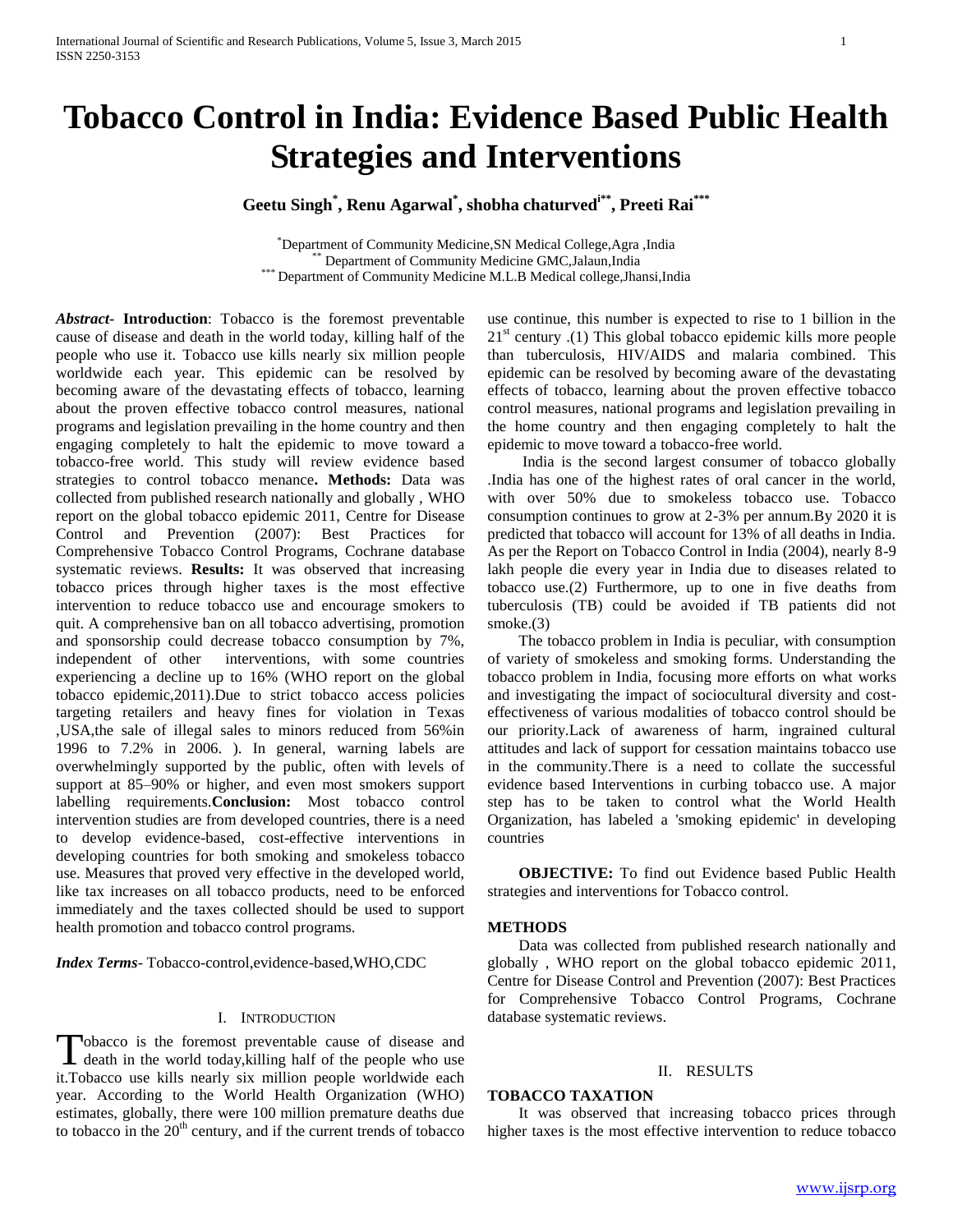use and encourage smokers to quit. (1)The World Bank estimated that 10% increase in tobacco prices can save 9 million of lives in developing countries and 1 million in developed countries.(4)Between 2009 and 2010, Turkey became one of the 17 smoke-free countries in the world by increasing tobacco taxes by 77%,which increased cigarette prices by 62% .In Canada increased tobacco taxes reduced youth tobacco consumption by 68%. A price increase of 10% would reduce smoking by about 4% in high-income countries and by about 8% in low-income and middle-income countries (5).

 According to recommendations made in The Economics of Tobacco and Tobacco Taxation in India, a 10% increase in bidi prices could reduce rural bidi consumption by 9.2% and a 10% increase in cigarette prices could reduce rural cigarette consumption by 3.4% and raising prices by 52.8% from their current levels, would significantly reduce bidi consumption and prevent 15.5 million premature deaths in bidi smokers. (6).Studies estimating the price responsiveness of cigarette demand to cigarette prices found that young people and lowerincome groups are the most price-responsive (7).

## **BAN ON TOBACCO ADVERTISING, PROMOTION AND SPONSORSHIP (TAPS)**

 A comprehensive ban on all tobacco advertising, promotion and sponsorship could decrease tobacco consumption by 7%, independent of other interventions, with some countries experiencing a decline up to 16% (WHO report on the global tobacco epidemic,2011) . (8) Research in 22 countries on comprehensive ban on TAPS showed reduction in tobacco use by 6.3%. In 2010 China under obligations of WHO Framework Convention for Tobacco Control (FCTC) and to promote public health through sports made the  $16<sup>th</sup>$  Asian Games completely smoke-free, including a total ban on tobacco sponsorships and advertising and sale of tobacco products. (9)

### **PROHIBITION OF SMOKING ON PUBLIC PLACES**

 Completely smoke-free environments with no exceptions are the only proven way to protect people from second-hand smoke .(10)HRIDAY (Health Related Information Dissemination Amongst Youth, Child) in its compilation of facts on Tobacco control mentioned that a Study from around 1200 public places in 24 countries found that the level of indoor air pollution was 89% lower in the places that were smokefree. A study(Pell et al. 2006)in Scotland found that the rate of admissions for childhood asthma fell by 18.2% annually after smoking ban , 86% improvement in air quality in bars and a 39% reduction in Second Hand Smoke(SHS) exposure. (11)In 2007 Chandigarh became the first smokefree city in India .Delhi the capital of India is also smokefree with high compliance of the smokefree rules.

## **PREVENTING YOUTH ACCESS TO TOBACCO& PICTORIAL WARNINGS**

 Due to strict tobacco access policies targeting retailers and heavy fines for violation in Texas ,USA,the sale of illegal sales to minors reduced from 56%in 1996 to 7.2% in 2006. Effective warning labels increase smokers' awareness of health risks, and increase the likelihood that smokers will think about cessation and reduce tobacco consumption(12.13). In general, warning labels are overwhelmingly supported by the public, often with levels of support at 85–90% or higher, and even most smokers support labelling requirements (14,15) Warnings are also seen by non-smokers, affecting their perceptions of smoking and decisions about initiation,and ultimately helping to change the image of tobacco and "denormalize" its use (16) .In Brazil and Singapore smokers changed their opinion on the health consequences of smoking and said the warnings made them to quit. Evidence from Canada showed that pictorial warnings increase smokers intention to quit(17).(Figure-1)



**Figure-1. Introduction of graphic warning labels in Canada increases smokers intention to quit.**

Source: Hammond D et al. Impact of the graphic Canadian warning labels on adult smoking behaviour. Tobacco Control, 2003, 12:391–395.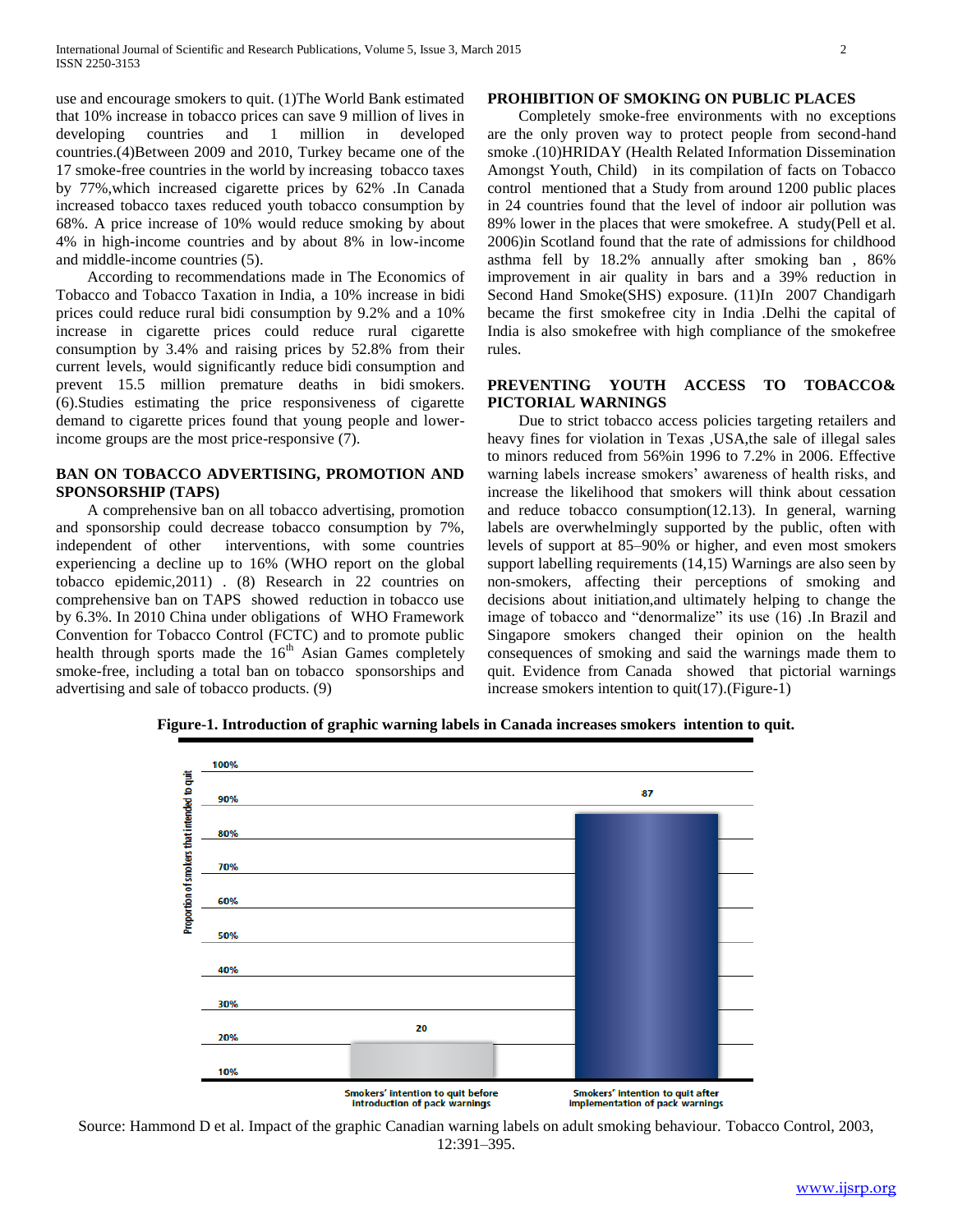#### III. MEDIA INTERVENTIONS

 Anti-tobacco mass media campaigns can be cost effective compared with other interventions despite the expense required, and can have a greater impact because they reach large populations quickly and efficiently.Increased news coverage of tobacco control issues may reduce tobacco consumption and increase cessation attempts (19-21). News media coverage of smoking and health is associated with changes in population rates of smoking cessation but not initiation. Relationship between newspaper coverage of tobacco issues and perceived smoking harm and smoking behaviour among American teens. (22). Well managed publicity supporting mass media campaigns can have a large impact on the number of people aware of and responding to a campaign. Earned media can also be effective in motivating smokers to quit when tobacco control policy changes are put into effect (23).Within its National Tobacco Control Programme, the Government of India allocates approximately US\$ 5 million annually to antitobacco mass media campaigns.

 Based on increasing evidence, including the recent Global Adult Tobacco Survey that shows smokeless tobacco is used by more than a quarter of all adults in India, one of the most recent campaigns highlights the harmful effects of smokeless tobacco use. The campaign was run in three 6-week phases for more than a year to warn the public about the dangers of smokeless tobacco use. The first phase of the campaign, which aired on television and radio in November and December 2009 in 11 local languages, included hard-hitting footage of patients with tobacco-related cancers and featured an oral cancer surgeon describing the disfigurements suffered by tobacco chewers. The campaign was also adapted for northeastern Indian audiences and ran for eight weeks in early 2010. An evaluation of the campaign showed high recall and impact (*24*). Results of a national mass media campaign in India to warn against the dangers of smokeless tobacco consumption. (25) A web site (http://www.chewonthis.in) has been developed and launched jointly by the Ministry of Health and Family Welfare and Tata Memorial Hospital as an advocacy platform to highlight the dangers of smokeless tobacco products.

 Various Studies ( Murphy et al.2000, Donovan et al. 2003, Pechmann and Reibling 2003, Terry) showed that both smokers and nonsmokers indicated that the ads communicating real life experiences about the harm of tobacco were more thought provoking and more likely to change their smoking intentions. (26,27,28) A study from Brazil and Australia showed that media campaigns are quite effective.(29,30) (Figure-2,3)

#### **Figure -2 Hard-hitting anti-tobacco campaigns are more effective than informational campaigns in Sao Paulo, Brazil**



All differences shown are significant at  $p<0.05$ 

**Source:Alday J et al.(2010). Smoke-free São Paulo: a campaign evaluation and the case for sustained mass media investment. Salud Pública de México, 2010, 52(Suppl. 2):S216–S225.**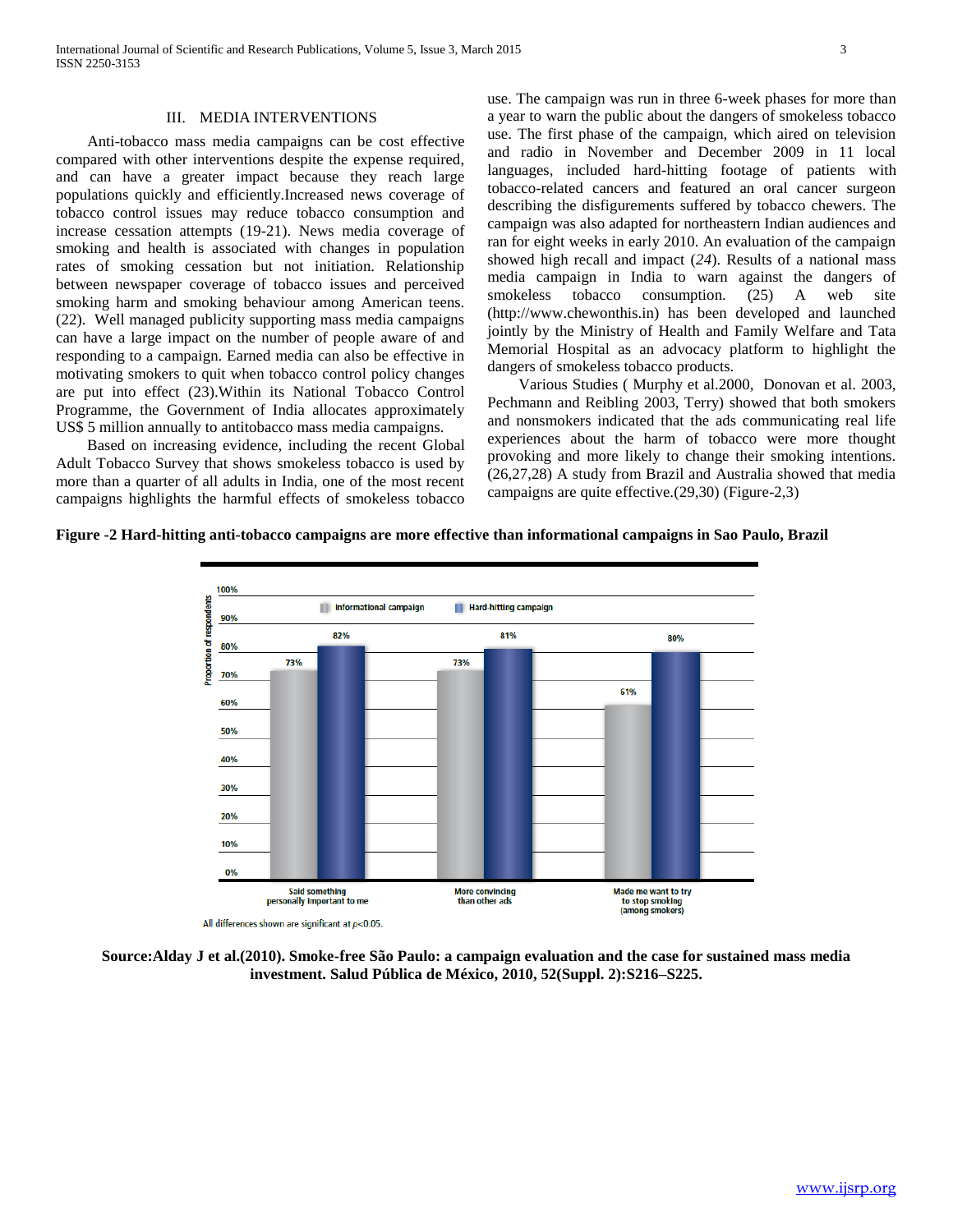

**Figure-3 Adult -focused campaigns influence adolescent smokers and non-smokers in Australia**

Source:White VN et al. Do adult-focused anti-smoking campaigns have an impact on adolescents.

## **OTHER INTERVENTIONS**

 Regardless of the possible reasons for higher prevalence of tobacco use among the less educated, community intervention studies in India have proven that educational interventions on the adverse effects of tobacco combined with personalized support for quitting this addiction receive a positive response and are successful in getting educationally deprived users to quit (3133).Quitting produces immediate and significant health benefits and reduces most of the associated risks within a few years of quitting (34). Zhu S.H et al.(2012) in their study on the effects of a multilingual telephone quitline for Asian smokers found sixmonth prolonged abstinence rate of 16.4% by counseling.(35) (Figure-4) Smokers reported prolonged cessation from quitline combined with medication(36) (Figure-5)



**Figure-4.Six-month Prolonged Abstinence Rate**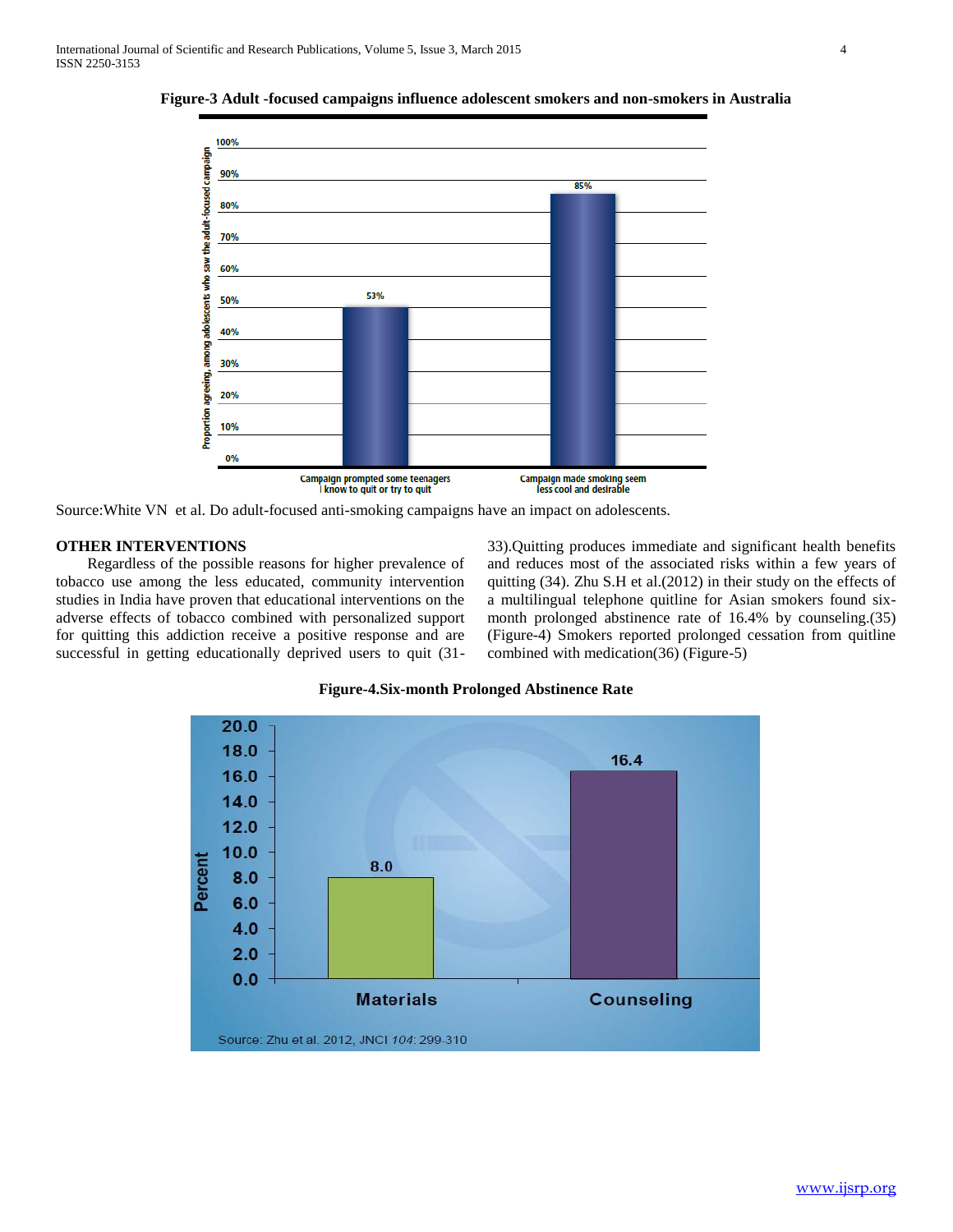

**Figure-5 Smokers reporting six months continued cessation with different interventions**

Source: Fiore MC et al. US Department of Health and Human Services, Public Health Service (Clinical Practice Guideline. 2008 update

 Tobacco cessation centres(TCCs) from India have reported overall quit rates of around 16% at 6 weeks postintervention. (37) . [Mishra GA](http://www.ncbi.nlm.nih.gov/pubmed?term=Mishra%20GA%5BAuthor%5D&cauthor=true&cauthor_uid=20442834) et al. (2009) studied Workplace Tobacco Cessation Program in a chemical industry in rural Maharashtra, India found the tobacco quit rates increased with each follow-up intervention session and reached 40% at the end of one year. There was 96% agreement between self report tobacco history and results of rapid urine cotinine test.A positive atmosphere towards tobacco quitting and positive peer pressure assisting each other in tobacco cessation was remarkably noted on the entire industrial campus.(38)

 A Cochrane review stated that a transtheoretical model(TTM) (stages of change) approach, two tested pharmacological aids to quitting (nicotine replacement and bupropion), and the remaining trials used various psycho-social interventions, such as motivational enhancement or behavioural management. The trials evaluating TTM interventions achieved moderate long-term success, with a pooled odds ratio (OR) at one year of 1.70 ( 95% confidence interval (CI) 1.25 to 2.33) persisting at two-year follow up with an OR of 1.38 (95% CI 0.99 to 1.92) (39).

[Mishra GA](http://www.ncbi.nlm.nih.gov/pubmed?term=Mishra%20GA%5BAuthor%5D&cauthor=true&cauthor_uid=20442834) et al. (2010) found that simple advice by health professional, taking as little as 30 seconds can produce quit rates of 5–10% per year. Pharmacological interventions when used with behavioral strategies can produce quit rates of about 25- 30%. Nicotine Replacement Therapy (NRT) provides a slow and steady supply of nicotine in order to relieve craving and withdrawal symptoms, and is associated with quit rates of about 23% as against 13% with placebo. (40) [Monika A](http://www.ncbi.nlm.nih.gov/pubmed/?term=Arora%20M%5Bauth%5D) et al. (2011) showed in school based program –HRIDAY- CATCH (Health Related Information Dissemination Amongst Youth, Child and Adolescent Trial for Cardiovascular Health), an increased sensitization and acceptance by schools of the need for lifestylerelated health intervention for adolescents. After a period of one

year , students in the intervention condition were significantly less likely than controls to have been offered, received, experimented with tobacco, or have intentions to use tobacco in the future.  $(p<0.05)$ 

#### IV. DISCUSSION

WHO report on the global tobacco epidemic, 2011 shows that it is possible for any country, regardless of political structure or income level, to implement an effective tobacco control program to reduce tobacco use.Tobacco control interventions reviewed by the Cochrane collaboration, the US preventive services task force and the task force for community preventive services showed clinical interventions like brief cessation counseling interventions and increase prices of Tobacco products are very effective while community interventions to reduce exposure to secondhand smoke(SHS) ,complete bans on TAPS , group behavior therapy and telephone quitlines are effective.

 With strong evidences suggesting that increased tobacco taxes, the dissemination of information about the health risks from tobacco and increased access to cessation therapies are effective in reducing tobacco use ,there is strong need for their implementation especially in low- and middle-income countries.A national coordinating mechanism at a high level of government should be convened with an official mandate to develop tobacco control infrastructure and coordinate policy implementation (41). Tobacco use prevalence often differs across income, age, ethnic groups and by gender, indicating social inequity. As national tobacco control programmes are designed to reduce tobacco use, efforts to ensure that population subgroups with disproportionately high rates of tobacco use are reached by policies and programmes are essential (42).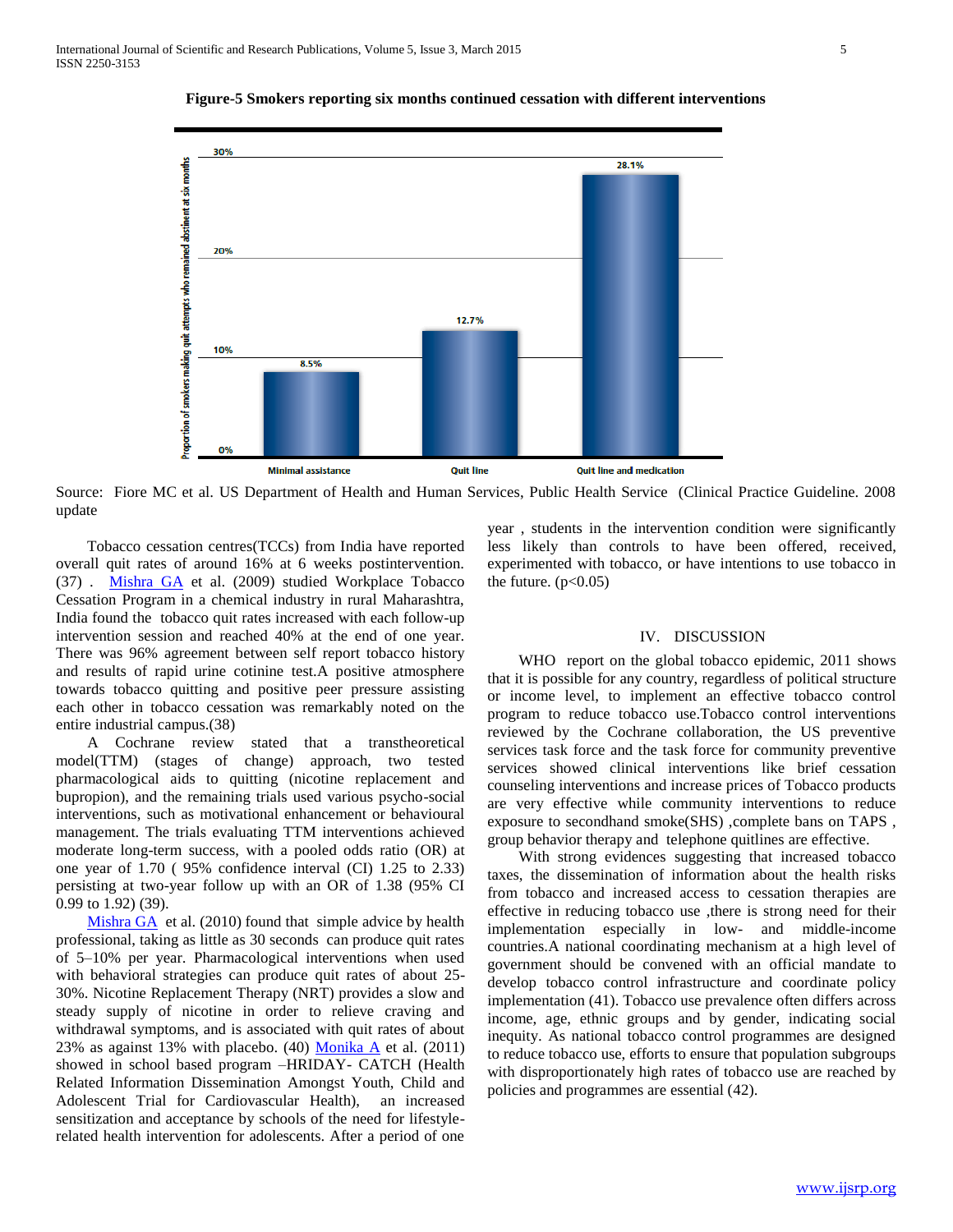#### V. CONCLUSION

 Most tobacco control intervention studies are from developed countries, there is a need to develop evidence-based, cost-effective interventions in developing countries for both smoking and smokeless tobacco use. Measures that proved very effective in the developed world, like tax increases on all tobacco products, need to be enforced immediately and the taxes collected should be used to support health promotion and tobacco control programs. Public health awareness, raising a mass movement against tobacco, sensitizing and educating all health care professionals for tobacco control and cessation by incorporating the topic in medical undergraduate curriculum, various CMEs, conferences, scientific meetings and workshops is vital. Expansion of Tobacco counseling centres (TCCs) to the periphery to reach the community, making them more accessible and widely acceptable, will facilitate millions of current tobacco users to quit the habit.

 The progress in reaching the highest level of the MPOWER measures is a sign of the growing success of the WHO FCTC and provides strong evidence that there is political will for tobacco control on both national and global levels, which can be harnessed to great effect. Many countries have made significant progress in fighting the epidemic of tobacco use, and can be looked to as models for action by those countries that have not as yet adopted these measures.(43) Countries must continue to expand and intensify their tobacco control efforts, ensuring they have both the financial means and political commitment to support effective and sustainable programmesContinued progress will stop millions of people from dying each year from preventable tobacco-related illness, and save hundreds of billions of dollars a year in avoidable health-care expenditures and productivity losses. It is up to us to make sure that this occurs.

#### **REFERENCES**

- [1] The MPOWER packge, warning about the dangers of tobacco. Geneva: WHO; 2011. WHO Report on The Global Tobacco Epidemic, 2011
- [2] Ministry of Health & Family Welfare Report on Tobacco Control in India (2004)
- [3] Evidence assessment: Harmful effects of consumption of gutkha, tobacco, pan masala and similar articles manufactures in India : National Institute of Health and Family Welfare – 2010
- [4] Jha P,Chaloupka FJ,Curbing the epidemic:Governments and economics of tobacco control.Washington DC,World bank;1999
- [5] Jha P, Chaloupka FJ, Chaloupka FJ, Hu TW, Warner KE, Jacobs R, et al. The taxation of tobacco products. In: Jha P, Chaloupka FJ, editors. Tobacco control in developing countries. Oxford: Oxford University Press; 2000. pp. 237–72
- [6] The Economics of tobacco and tobacco taxation in India. 40. John RM, Rao RK, Rao MG, Moore J, Deshpande RS, Sengupta J, et al. The Economics of Tobacco and Tobacco Taxation in India. Paris: International Union Against Tuberculosis and Lung Disease; 2010.
- [7] Ross H, Chaloupka FJ. Economic policies for tobacco control in developing countries. salud pública de méxico. 2006;48:113–20. [PubMed]
- WHO report on the global tobacco epidemic, 2009: implementing smokefree environments. Geneva, World Health Organization, 2009 (http://www.who. int/tobacco/mpower/2009/en/index.html, accessed 12 April 2011
- [9] The 16th Asian Games to be tobacco-free. Beijing, Chinese Olympic Committee, 2009 (http://en.olympic. cn/news/olympic\_news/2009-11- 20/1925365.html, accessed 12 April 2011).
- [10] Smoke-free air: the essential facts. Washington, DC, Campaign for Tobacco-Free Kids, 2007 (http:// tobaccofreecenter.org/files/pdfs/en/SF\_facts\_en.pdf, accessed 12 April 2011).
- [11] Pell et al. 2006Pell JP, Haw S, Cobbe S, Newby DE, Pell ACH, Fischbacher C, McConnachie A, Pringle S, Murdoch D, Dunn F, Oldroyd K, MacIntyre P, O'Rourke B, Borland W. Smoke-free legislation and hospitalisations for acute coronary syndrome. New England Journal of Medicine 2008; 359 (5): 482-91.
- [12] Borland R, Hill D. Initial impact of the new Australian tobacco health warnings on knowledge and beliefs. Tobacco Control, 1997, 6:317–325.
- [13] Borland R. Tobacco health warnings and smokingrelated cognitions and behaviours. Addiction, 1997, 92:1427–1435
- [14] Wade B et al. Cigarette pack warning labels in Russia: how graphic should they be? European Journal of Public Health, 2010 (Epub ahead of print, 21 July).
- [15] Abdullah AS. Predictors of women's attitudes toward World Health Organization Framework Convention on Tobacco Control policies in urban China. Journal of Women's Health, 2010, 19:903–909
- [16] Hammond D et al. Tobacco denormalization and industry beliefs among smokers from four countries. American Journal of Preventive Medicine, 2006 31:225–232.
- [17] Hammond D et al. Impact of the graphic Canadian warning labels on adult smoking behaviour. Tobacco Control, 2003, 12:391–395.
- [18] Donovan, R. J., J. Boulter, R. Borland, G. Jalleh, and O. Carter. 2003. Continuous tracking of the Australian National Tobacco Campaign: Advertising effects on recall, recognition, cognitions, and behaviour. Tobacco Control 12 Suppl. 2: ii30–ii39.
- [19] Laugesen M, Meads C. Advertising, price, income and publicity effects on weekly cigarette sales in New Zealand supermarkets. British Journal of Addiction, 1991, 86:83–89.
- [20] Cummings KM et al. Impact of a newspaper mediated quit smoking program. American Journal of Public Health, 1987, 77:1452–1453.
- [21] Pierce JP, Gilpin EA. News media coverage of smoking and health is associated with changes in population rates of smoking cessation but not initiation. Tobacco Control, 2001, 10:145–153
- [22] Smith KC et al. Relationship between newspaper coverage of tobacco issues and perceived smoking harm and smoking behaviour among American teens. Tobacco Control, 2008, 17:17–24
- [23] 141. McGoldrick DE, Boonn AV. Public policy to maximize tobacco cessation. American Journal of Preventive Medicine, 2010, 38(Suppl. 3):S327–S332
- [24] 75. Murukutla M et al. Results of a national mass media campaign in India to warn against the dangers of smokeless tobacco consumption. Tobacco Control, 2011 (e-pub ahead of print, 20 Apr).
- [25] Tobacco Control, 2011 (e-pub ahead of print, 20 Apr).
- [26] Murphy, R. L. 2000. Development of a low-budget tobacco prevention media campaign. Journal of Public Health Management and Practice 6 (3): 45–48.
- [27] Donovan, R. J., J. Boulter, R. Borland, G. Jalleh, and O. Carter. 2003. Continuous tracking of the Australian National Tobacco Campaign: Advertising effects on recall, recognition, cognitions, and behaviour. Tobacco Control 12 Suppl. 2: ii30–ii39.
- [28] Pechmann, C., G. Zhao, M. E.Goldberg, and E. T. Reibling. 2003. What to convey in antismoking advertisements for adolescents: The use of protection motivation theory to identify effective message themes. Journal of Marketing 67 (April): 1–18.
- [29] Alday J et al.(2010). Smoke-free São Paulo: a campaign evaluation and the case for sustained mass media investment. Salud Pública de México, 2010, 52(Suppl. 2):S216–S225.
- [30] White VN et al. Do adult-focused anti-smoking campaigns have an impact on adolescents? The case of the Australian National Campaign. Tobacco Control,2003, 12(Suppl. 2):ii23–ii29.
- [31] Gavarasana S, Gorty PV, Allam A. Illiteracy, ignorance, and willingness to quit smoking among villagers in India. Jpn J Cancer Res 1992; 83 : 340-3.
- [32] Gupta PC, Hamner JE III, Murti PR, editors. Control of tobacco-related cancers and other diseases. Proceedings of an International Symposium; January 15-19, 1990; TIFR, Mumbai, India. Mumbai: Oxford University Press; 1992 p. 303-6.